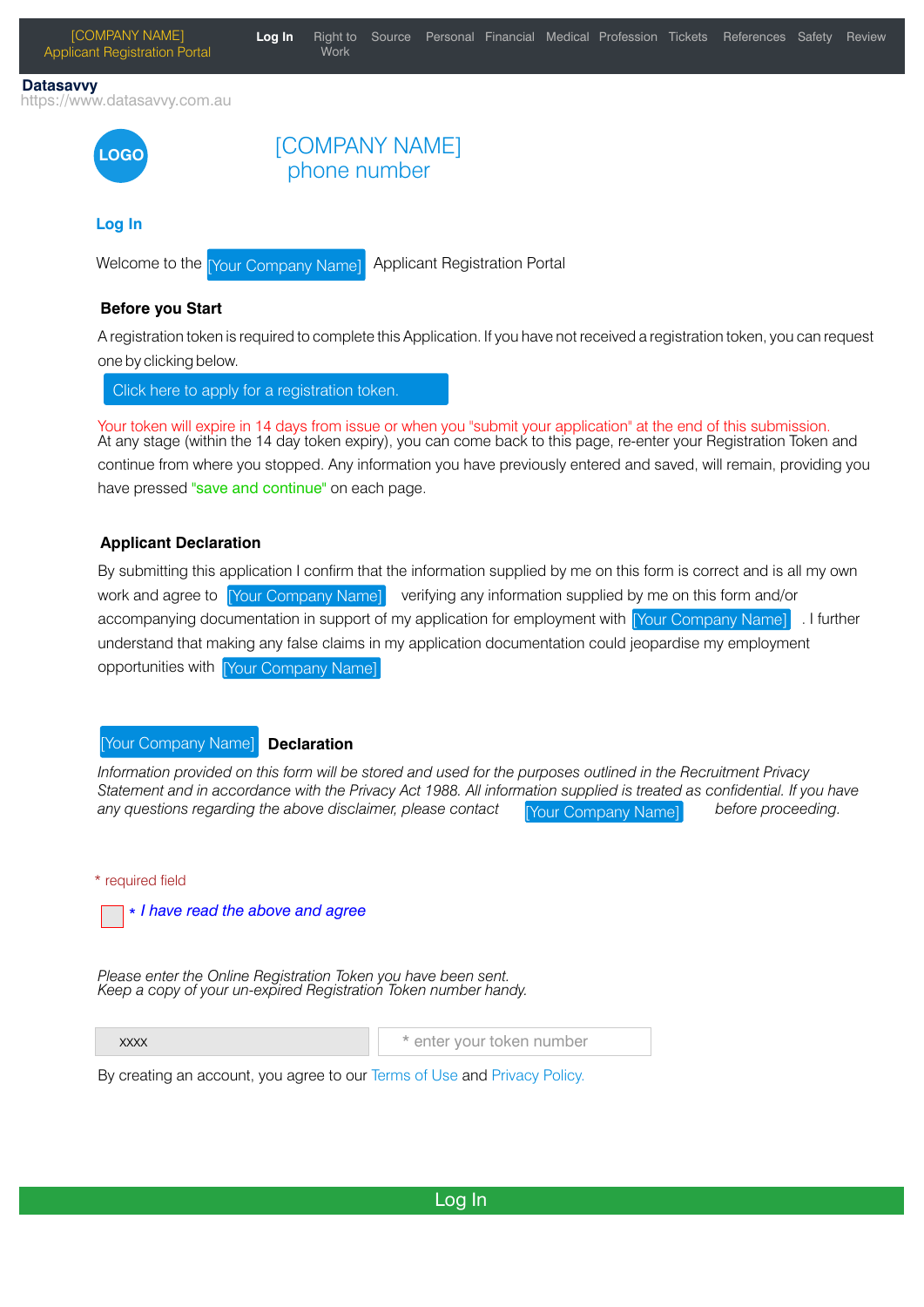

#### Check your **eligibility** for Right To Work

Please note that before a final offer of employment is made, you will be asked to provide proof of your identity and right to work, by providing a copy of your passport.

If you are an Australian Resident or Citizen you will need to provide a Passport or Birth Certificate and Photo ID. If you would like to attach a proof of identification document now, select the browse button below. Otherwise proceed to the next step.

| Drop file(s) here | Browse | Applicants ><br>$\triangle$ View Applicant><br><b>Documents</b> |
|-------------------|--------|-----------------------------------------------------------------|
|                   |        |                                                                 |

*(jpg, gif, png, jpeg, doc, docx, pdf, tiff, tif, rtf only)*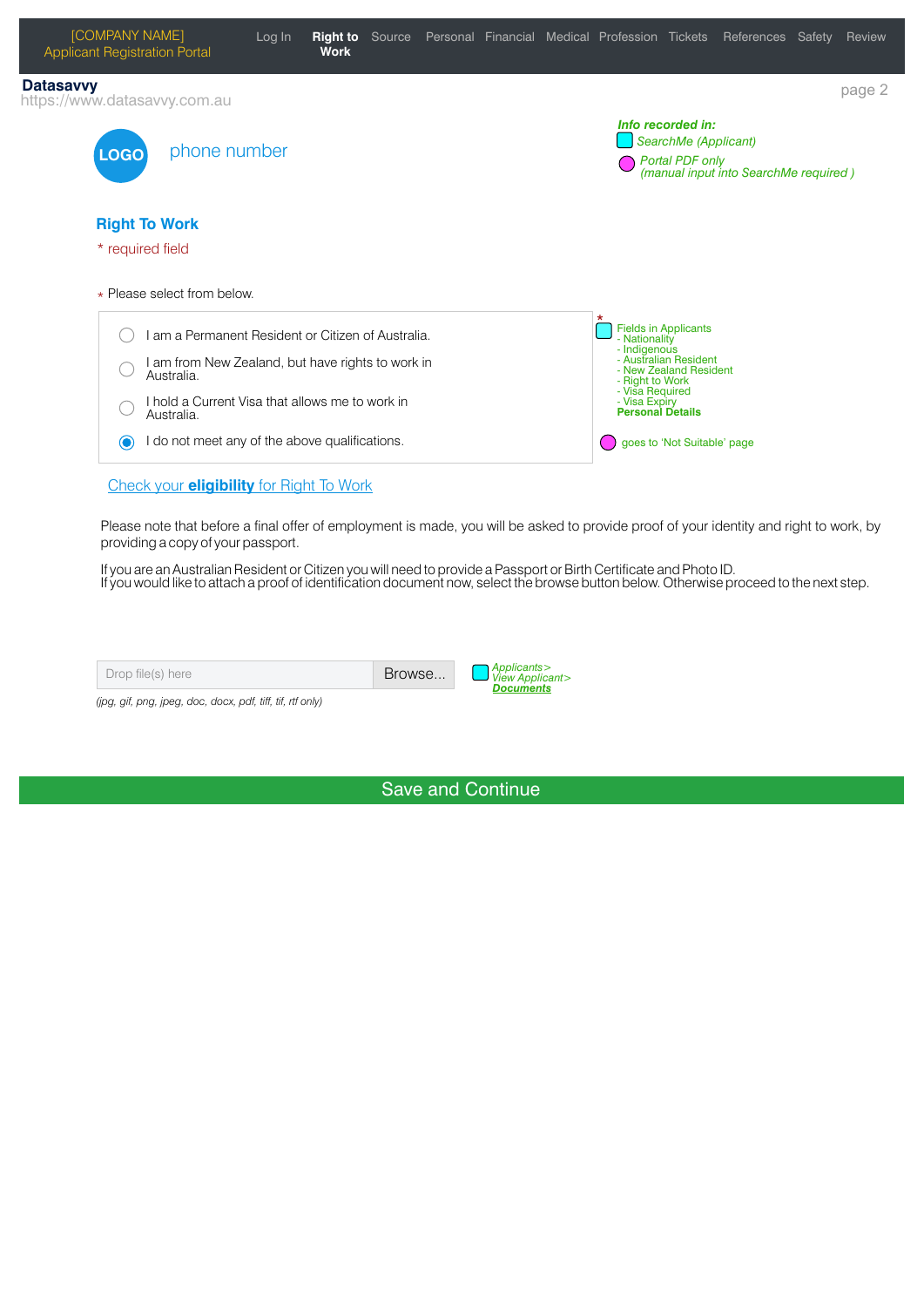page 3

https://www.datasavvy.com.au **Datasavvy**



phone number

# RIGHT TO WORK - "I do not meet any of the required qualifications"

On the previous 'Right to Work' page, you have chosen to keep the default which is "I do not meet any of the above qualifications".

If this choice is correct and you wish to proceed with this application, please contact a Ubeaut Recruit Staff member with the contact number above.

If this choice is incorrect , please go back to the *"Right To Work"* page and change your choice in order to proceed with this application.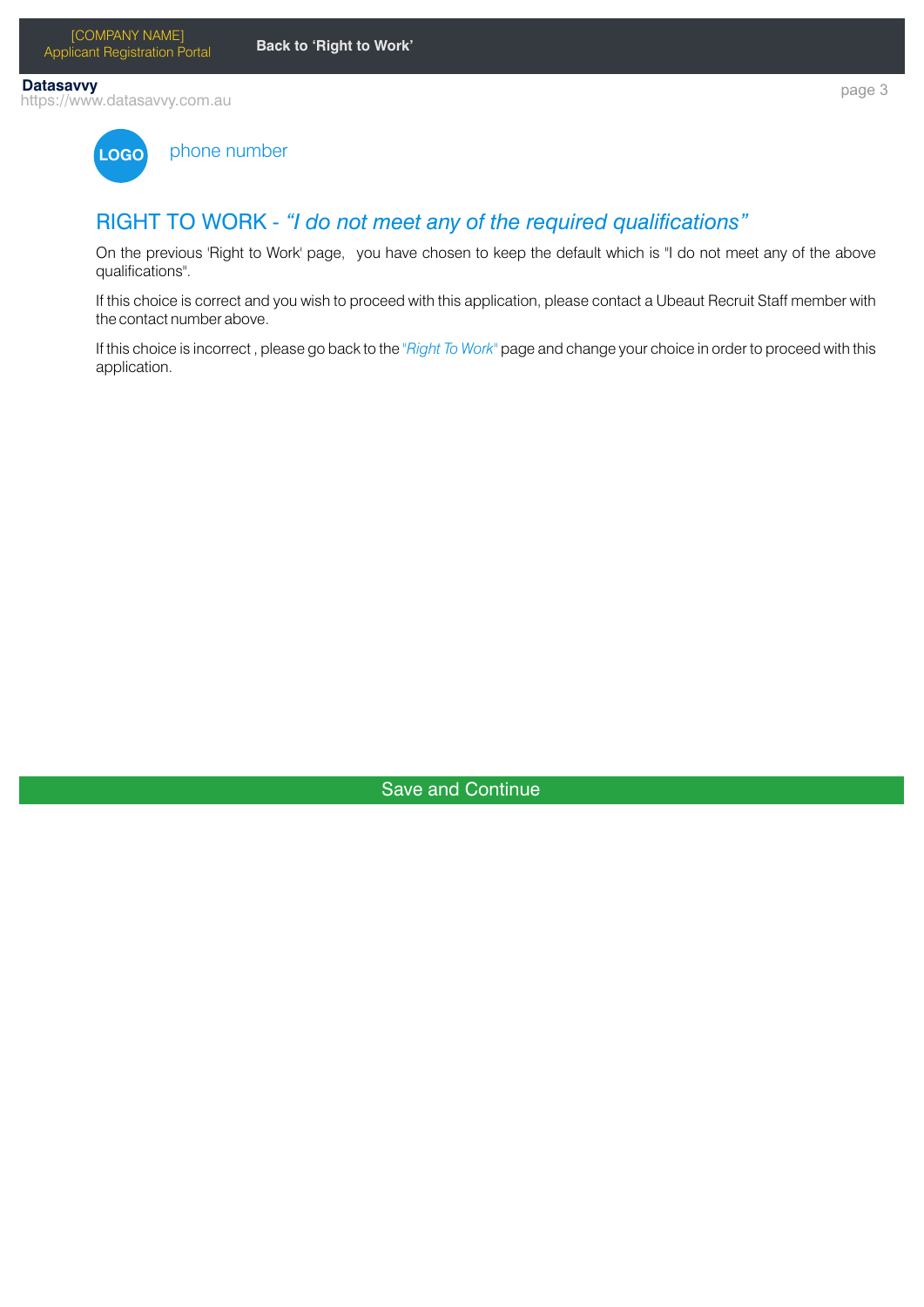#### **Datasavvy** https://www.datasavvy.com.au

### **Eligibility**

### **Definition of an illegal Worker**

An illegal worker is a non-citizen who is working without a valid visa or working in breach of a visa condition. Not everyone who comes to Australia on a visa has permission to work.

#### **Definition of a legal Worker**

Australian citizens, New Zealand citizens and Australian permanent residents are legal workers and have unlimited permission to work in Australia.

Some Australian visas have work limitations that could include not being able to work at all or only being able to work with a certain employer or a specific number of hours.

An Australian visa holder who is not in breach of their visa conditions is also a legal worker.

#### **Proof of Citizenship or Permanent Resident Status**

A single check confirming citizenship or permanent resident status at the time of employment is all that is required.

To confirm Australian or New Zealand citizenship we can sight:

- Australian or New Zealand passport
- Australian birth certificate and a form of photo identification
- Evidence of Australian citizenship and form of photo identification
- Certificate of Status for New Zealand citizens in Australia and a form of photo identification.

To confirm permanent resident status, we can sight:

• Certificate of permanent resident status and a form of photo identification

• A passport issued by the government of another country along with a check using

#### *Please go to "Visa Entitlement Verification Online (VEVO)".*

In the absence of a form of government-issued photo identification, we might choose to sight as many of the following supporting documents considered necessary to confirm identity:

- confirmation of enrolment to vote in Australian state or federal elections
- Medicare card
- driver's licence / taxi license
- $\bullet$  tax file number
- references from previous employers
- tenancy agreements or home ownership details
- tertiary qualifications certificate
- trade certificate
- change of name certificates (if applicable).

Note: The above documents do not provide evidence of permission to work.

We keep copies of any sighted documents securely in your employee record

#### **Checking if a non-citizen has permission to work**

We take reasonable steps, at reasonable times, to confirm that a non-citizen is allowed to work. If we have reason to believe a you are a non-citizen, we must check your non-citizen's visa does not have work restrictions.

Our preferred method of checking visa details is to use the free online service Visa Entitlement Verification Online (VEVO)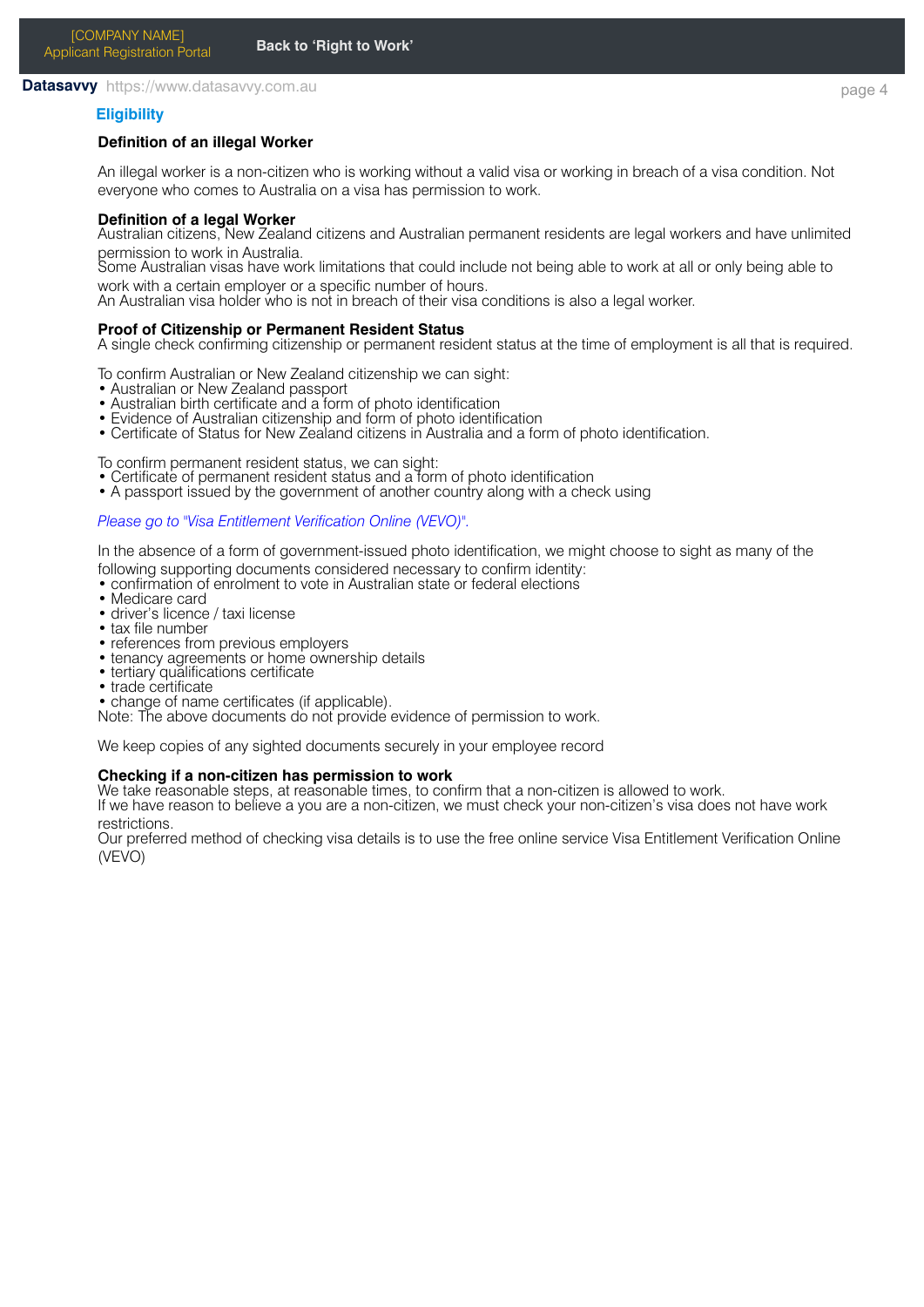| <b>Work</b>                        |                                              |                                      |                    |       |                                                                                                                    | Review                                                                                                                                                                                                                        |
|------------------------------------|----------------------------------------------|--------------------------------------|--------------------|-------|--------------------------------------------------------------------------------------------------------------------|-------------------------------------------------------------------------------------------------------------------------------------------------------------------------------------------------------------------------------|
|                                    |                                              |                                      |                    |       |                                                                                                                    | page 5                                                                                                                                                                                                                        |
|                                    |                                              |                                      |                    |       |                                                                                                                    |                                                                                                                                                                                                                               |
|                                    |                                              |                                      |                    |       |                                                                                                                    |                                                                                                                                                                                                                               |
|                                    |                                              |                                      |                    |       |                                                                                                                    |                                                                                                                                                                                                                               |
| Broadbean<br>Walk in<br>Indeed     |                                              |                                      |                    | Admin |                                                                                                                    |                                                                                                                                                                                                                               |
| phone number<br>Seek Talent Search | * How did you hear about [Your Company Name] | Right to<br>Social Media<br>Facebook | My Company Website |       | Log In<br><b>Source</b> Personal Financial Medical Profession Tickets<br>Info recorded in:<br>SearchMe (Applicant) | References Safety<br>Portal PDF only<br>(manual input into SearchMe required)<br>Applicants><br>View Applicant><br><mark>Registration Details</mark><br>populated from SearchMe<br>system configuration><br>applicant sources |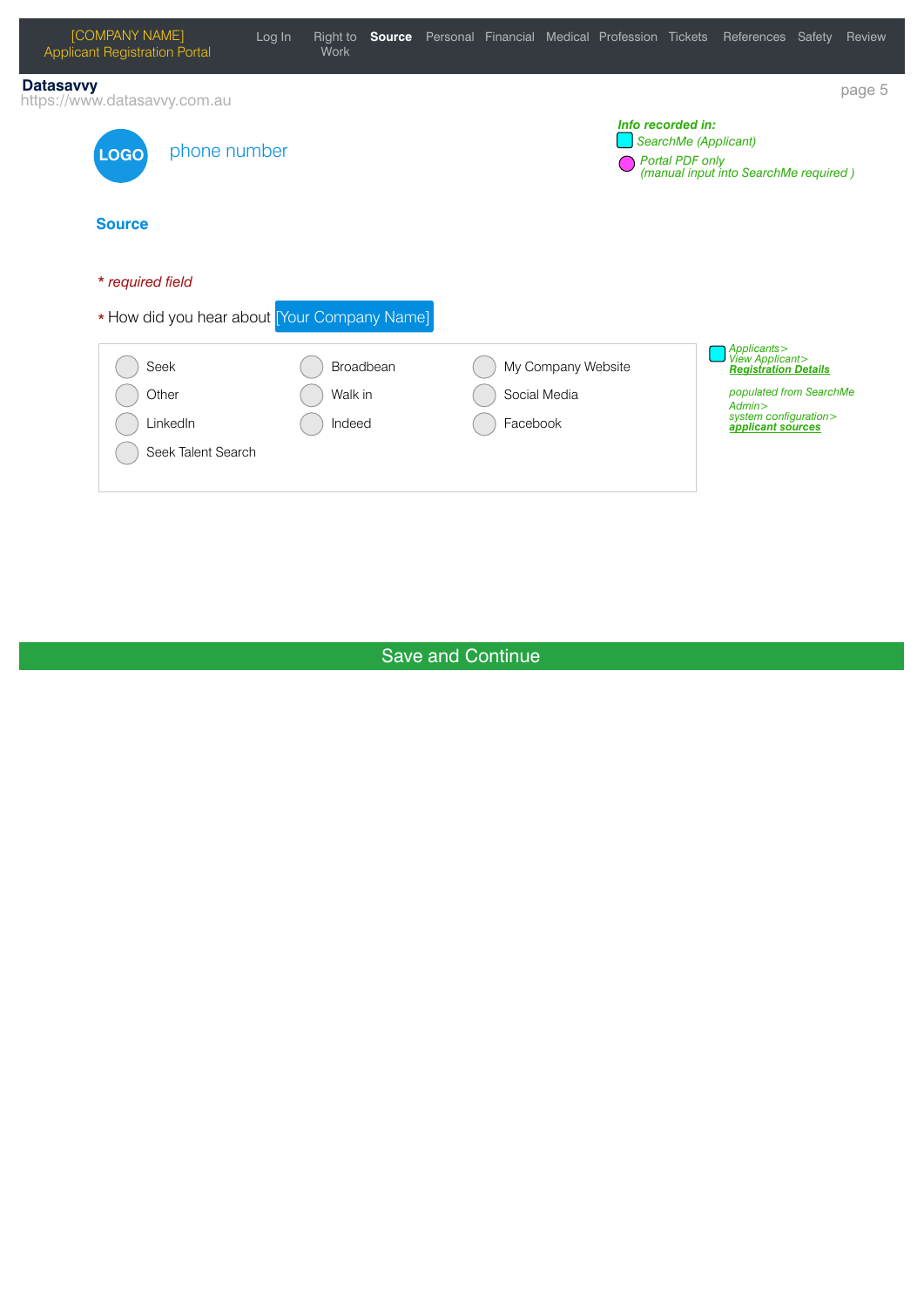| <b>Datasavvy</b><br>https://www.datasavvy.com.au                  |                                                                                                                       | page 6                                                                                                |
|-------------------------------------------------------------------|-----------------------------------------------------------------------------------------------------------------------|-------------------------------------------------------------------------------------------------------|
| phone number<br><b>LOGO</b>                                       |                                                                                                                       | Info recorded in:<br>SearchMe (Applicant)<br>Portal PDF only<br>(manual input into SearchMe required) |
| <b>Personal</b><br>$(pq1$ of 2)                                   |                                                                                                                       |                                                                                                       |
| * required field                                                  |                                                                                                                       |                                                                                                       |
| *First Name                                                       |                                                                                                                       | Applicants><br>View Applicant><br><b>Personal Details</b>                                             |
| Middle Name                                                       |                                                                                                                       | 66.99                                                                                                 |
| *Surname                                                          |                                                                                                                       | 66.99                                                                                                 |
| <b>Preferred Name</b>                                             | eg: Tom rather than Thomas                                                                                            | $(\ )$                                                                                                |
| Address                                                           |                                                                                                                       | 66 99                                                                                                 |
| Town                                                              |                                                                                                                       | 66 99                                                                                                 |
| State                                                             | $\blacktriangledown$                                                                                                  | 66.99                                                                                                 |
| Post Code                                                         |                                                                                                                       | 66.99                                                                                                 |
| Country                                                           |                                                                                                                       | 66 99                                                                                                 |
| Home Phone                                                        |                                                                                                                       | 66 99                                                                                                 |
| Mobile Number                                                     |                                                                                                                       | 66 99                                                                                                 |
| Nationality                                                       |                                                                                                                       | 66 99                                                                                                 |
| *Email                                                            |                                                                                                                       | 66 99                                                                                                 |
| Shift Availability                                                | V Nights<br>Mornings<br>Afternoons                                                                                    | Employee><br>View Employee><br><mark>Registration Details</mark>                                      |
|                                                                   |                                                                                                                       |                                                                                                       |
| Date Of Birth                                                     |                                                                                                                       | Applicants><br>View Applicant><br>Applicants><br>View Applicant><br><b>Personal Details</b>           |
| *Gender                                                           | $\bigcirc$ Female<br>$\bigcirc$ Speak with Consultant<br>$\bigcap$ Male                                               | <b>Personal Details</b><br>66.99                                                                      |
| Visa Required                                                     | $\bigcirc$ No<br>$\bigcirc$ Yes                                                                                       | 66.99                                                                                                 |
| Visa Number                                                       | please provide Visa Expiry                                                                                            | 66.99                                                                                                 |
| Visa Expiry                                                       |                                                                                                                       | 66.99                                                                                                 |
| Do you have your Own Transport                                    | $\bigcirc$ Yes<br>$\bigcirc$ No                                                                                       |                                                                                                       |
| Do you have a current Driver's Licence                            | $\bigcirc$ Yes<br>$\bigcirc$ No<br>if the applicant has a license.                                                    |                                                                                                       |
| below will be visible only if above question is answered "yes"    |                                                                                                                       |                                                                                                       |
| Driver's licence Number                                           | Drivers Licence Number                                                                                                | Applicants><br>View Applicant><br><b>Personal Details</b>                                             |
| Driver's Licence Class (MDL)<br>Tick all current drivers licences |                                                                                                                       |                                                                                                       |
|                                                                   | L: Learners                                                                                                           | Applicants><br>View Applicant><br><b>Personal Details</b>                                             |
|                                                                   | P: Provisional<br>C: Car                                                                                              | As multiple licences<br>can be held, multiple                                                         |
|                                                                   | R: Motorcycle                                                                                                         | choices are possible<br>and will come in as a                                                         |
|                                                                   | LR: Light Rigid<br>MR: Medium Rigid                                                                                   | comma separated in<br>the SearchMe field                                                              |
|                                                                   | HR: Heavy Rigid                                                                                                       |                                                                                                       |
|                                                                   | HC: Heavy Combination                                                                                                 | this actual question isn't in SearchME, however the applicable licenses are                           |
| Are you of Aboriginal or Torres<br>Straight Islander Heritage     | MC: Multi Combination<br>Applicants><br>$\bigcirc$ Yes<br>$\bigcirc$ No<br>View Applicant><br><b>Personal Details</b> |                                                                                                       |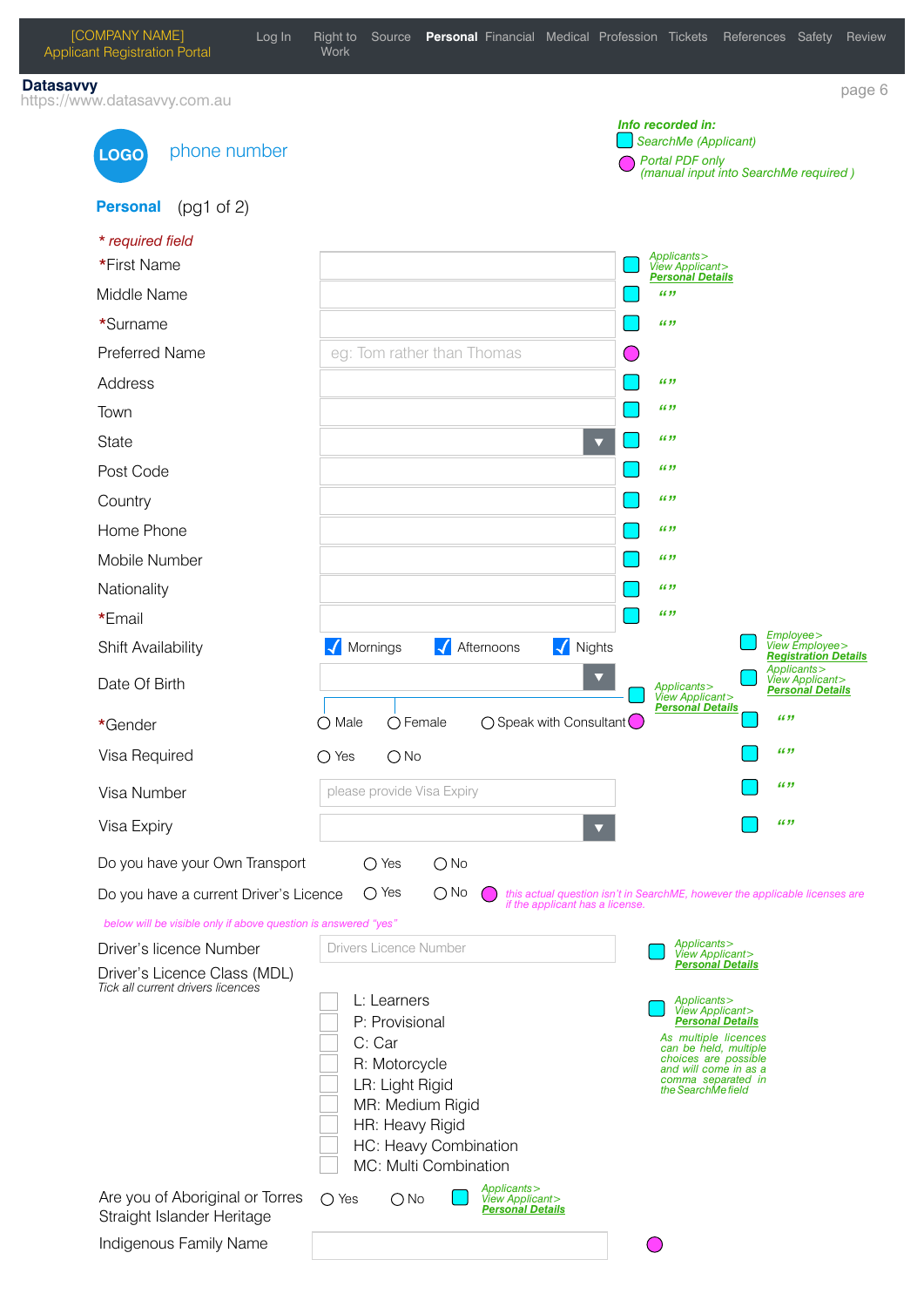| Datasavvy                                |                                                            |                                                            |                |                                                                                                                                                                                                                         |
|------------------------------------------|------------------------------------------------------------|------------------------------------------------------------|----------------|-------------------------------------------------------------------------------------------------------------------------------------------------------------------------------------------------------------------------|
| https://www.datasavvy.com.au             |                                                            |                                                            |                | Info recorded in:                                                                                                                                                                                                       |
| <b>LOGO</b>                              | phone number                                               |                                                            |                | SearchMe (Applicant)<br>Portal PDF only                                                                                                                                                                                 |
|                                          |                                                            |                                                            |                | (manual input into SearchMe required)                                                                                                                                                                                   |
| <b>Personal</b>                          | (pg2 of 2)                                                 |                                                            |                |                                                                                                                                                                                                                         |
|                                          | <b>Emergency Contact Name</b>                              |                                                            |                | Applicants ><br>View Applicant ><br><b>Personal Details</b>                                                                                                                                                             |
| <b>Emergency Contact</b><br>Relationship |                                                            |                                                            |                | Applicants><br>View Applicant><br>Personal Details                                                                                                                                                                      |
| Number                                   | <b>Emergency Contact Phone</b>                             |                                                            |                | Applicants><br>View Applicant><br>Personal Details                                                                                                                                                                      |
|                                          | Do you have a Criminal Record                              | $\bigcirc$ Yes<br>$\bigcirc$ No                            |                | Applicants ><br>View Applicant >                                                                                                                                                                                        |
|                                          | If YES please give details.                                |                                                            |                | <b>Personal Details</b>                                                                                                                                                                                                 |
| Resume                                   | Drop file(s) here                                          |                                                            | Browse         | 66.99                                                                                                                                                                                                                   |
|                                          | (jpg, gif, png, jpeg, doc, docx, pdf, tiff, tif, rtf only) |                                                            |                |                                                                                                                                                                                                                         |
| Assistance.                              | [Your Company Name]                                        | Are you registered with a Job Services Australia Provider. |                | works with many Job Services Australia providers who can assist eligible job seekers with<br>paying for PPE, Pre-Employment Medicals, Police Checks, Tickets and Licences, Courses and possible Travel<br>$\bigcirc$ No |
|                                          |                                                            |                                                            | $\bigcirc$ Yes |                                                                                                                                                                                                                         |
| Jobseeker ID (JSID)                      |                                                            |                                                            |                |                                                                                                                                                                                                                         |
|                                          |                                                            |                                                            |                | Applicants><br>View Applicant><br><b>Personal Details</b>                                                                                                                                                               |
|                                          | Job Services Australia Provider                            |                                                            |                |                                                                                                                                                                                                                         |
|                                          |                                                            |                                                            |                |                                                                                                                                                                                                                         |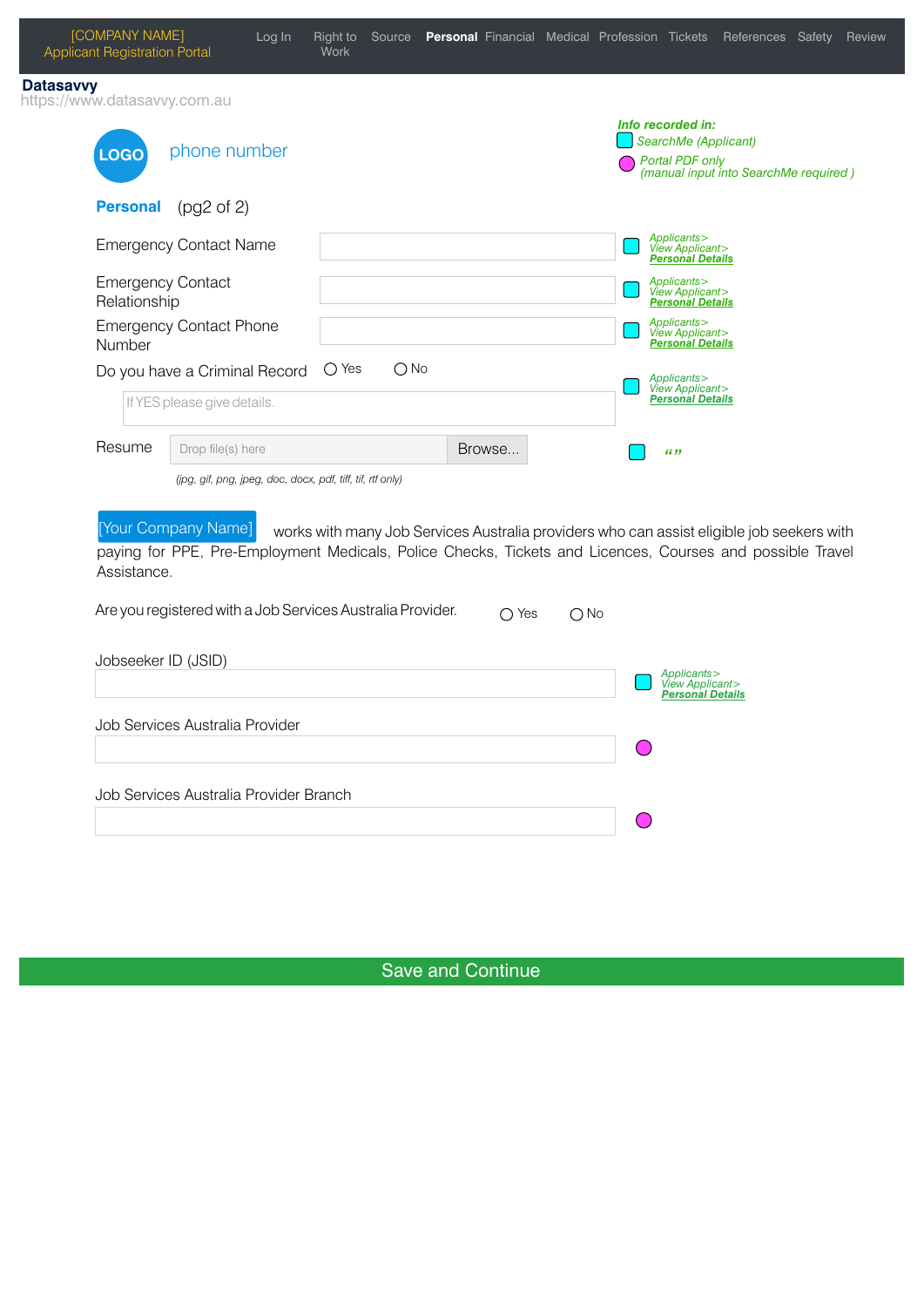| <b>Datasavvy</b><br>https://www.datasavvy.com.au<br>Info recorded in:<br>SearchMe (Applicant)<br>phone number<br><b>LOGO</b><br>Portal PDF only<br>(manual input into SearchMe required)<br><b>Financial</b><br>(pg1 of 3)<br>I would prefer to provide my Financial Details to Your Company Name at the interview stage<br>$\bigcirc$ Yes<br>$\odot$ No<br>[Your Company Name]: no responsibility for any incorrect allocations of these payments by the Bank,<br><b>I Understand That:</b><br>Building society or Credit Union. I accept full responsibility for the accuracy of the above details (in accordance with the<br>Privacy Act 21.12.2001.)<br>I will immediately notify my [Your Company Name] consultant and complete a new EFT<br>form, if the account is closed or transferred to another Branch, Bank, Building Society or<br>Credit Union.<br><b>Banking Details</b><br>Applicants><br>View Applicant><br>Payroll Details<br><b>Bank Name</b><br><b>Account Name</b><br>66.99<br><b>BSB</b><br>66.99<br><b>Account Number</b><br>66.99<br>I request that all my future super contributions be paid to:<br>If 1 is chosen, below details show<br>1. The APRA super fund I nominate (complete Super Details below)<br>Applicants><br>View Applicant><br>$\odot$<br><b>Payroll Details</b><br>O 2. The self-managed super fund (SMSF) I nominate (complete SMSF details below)<br>$\bigcirc$ 3. The Super Fund nominated by my employer<br>Super Details will appear if 1 above is ticked<br>Applicants><br>View Applicant><br><b>Super Fund Name</b><br><b>Payroll Details</b><br>Populated from Searchme<br>66.99<br>Fund Membership Number<br><b>ABN</b><br>Populated from Searchme<br><b>USI</b><br>Populated from Searchme | [COMPANY NAME]<br><b>Applicant Registration Portal</b> | Log In<br><b>Work</b> | Right to Source Personal Financial Medical Profession Tickets References Safety Review |  |
|-------------------------------------------------------------------------------------------------------------------------------------------------------------------------------------------------------------------------------------------------------------------------------------------------------------------------------------------------------------------------------------------------------------------------------------------------------------------------------------------------------------------------------------------------------------------------------------------------------------------------------------------------------------------------------------------------------------------------------------------------------------------------------------------------------------------------------------------------------------------------------------------------------------------------------------------------------------------------------------------------------------------------------------------------------------------------------------------------------------------------------------------------------------------------------------------------------------------------------------------------------------------------------------------------------------------------------------------------------------------------------------------------------------------------------------------------------------------------------------------------------------------------------------------------------------------------------------------------------------------------------------------------------------------------------------------------------------------------------------------------|--------------------------------------------------------|-----------------------|----------------------------------------------------------------------------------------|--|
|                                                                                                                                                                                                                                                                                                                                                                                                                                                                                                                                                                                                                                                                                                                                                                                                                                                                                                                                                                                                                                                                                                                                                                                                                                                                                                                                                                                                                                                                                                                                                                                                                                                                                                                                                 |                                                        |                       |                                                                                        |  |
|                                                                                                                                                                                                                                                                                                                                                                                                                                                                                                                                                                                                                                                                                                                                                                                                                                                                                                                                                                                                                                                                                                                                                                                                                                                                                                                                                                                                                                                                                                                                                                                                                                                                                                                                                 |                                                        |                       |                                                                                        |  |
|                                                                                                                                                                                                                                                                                                                                                                                                                                                                                                                                                                                                                                                                                                                                                                                                                                                                                                                                                                                                                                                                                                                                                                                                                                                                                                                                                                                                                                                                                                                                                                                                                                                                                                                                                 |                                                        |                       |                                                                                        |  |
|                                                                                                                                                                                                                                                                                                                                                                                                                                                                                                                                                                                                                                                                                                                                                                                                                                                                                                                                                                                                                                                                                                                                                                                                                                                                                                                                                                                                                                                                                                                                                                                                                                                                                                                                                 |                                                        |                       |                                                                                        |  |
|                                                                                                                                                                                                                                                                                                                                                                                                                                                                                                                                                                                                                                                                                                                                                                                                                                                                                                                                                                                                                                                                                                                                                                                                                                                                                                                                                                                                                                                                                                                                                                                                                                                                                                                                                 |                                                        |                       |                                                                                        |  |
|                                                                                                                                                                                                                                                                                                                                                                                                                                                                                                                                                                                                                                                                                                                                                                                                                                                                                                                                                                                                                                                                                                                                                                                                                                                                                                                                                                                                                                                                                                                                                                                                                                                                                                                                                 |                                                        |                       |                                                                                        |  |
|                                                                                                                                                                                                                                                                                                                                                                                                                                                                                                                                                                                                                                                                                                                                                                                                                                                                                                                                                                                                                                                                                                                                                                                                                                                                                                                                                                                                                                                                                                                                                                                                                                                                                                                                                 |                                                        |                       |                                                                                        |  |
|                                                                                                                                                                                                                                                                                                                                                                                                                                                                                                                                                                                                                                                                                                                                                                                                                                                                                                                                                                                                                                                                                                                                                                                                                                                                                                                                                                                                                                                                                                                                                                                                                                                                                                                                                 |                                                        |                       |                                                                                        |  |
|                                                                                                                                                                                                                                                                                                                                                                                                                                                                                                                                                                                                                                                                                                                                                                                                                                                                                                                                                                                                                                                                                                                                                                                                                                                                                                                                                                                                                                                                                                                                                                                                                                                                                                                                                 |                                                        |                       |                                                                                        |  |
|                                                                                                                                                                                                                                                                                                                                                                                                                                                                                                                                                                                                                                                                                                                                                                                                                                                                                                                                                                                                                                                                                                                                                                                                                                                                                                                                                                                                                                                                                                                                                                                                                                                                                                                                                 |                                                        |                       |                                                                                        |  |
|                                                                                                                                                                                                                                                                                                                                                                                                                                                                                                                                                                                                                                                                                                                                                                                                                                                                                                                                                                                                                                                                                                                                                                                                                                                                                                                                                                                                                                                                                                                                                                                                                                                                                                                                                 |                                                        |                       |                                                                                        |  |
|                                                                                                                                                                                                                                                                                                                                                                                                                                                                                                                                                                                                                                                                                                                                                                                                                                                                                                                                                                                                                                                                                                                                                                                                                                                                                                                                                                                                                                                                                                                                                                                                                                                                                                                                                 |                                                        |                       |                                                                                        |  |
|                                                                                                                                                                                                                                                                                                                                                                                                                                                                                                                                                                                                                                                                                                                                                                                                                                                                                                                                                                                                                                                                                                                                                                                                                                                                                                                                                                                                                                                                                                                                                                                                                                                                                                                                                 |                                                        |                       |                                                                                        |  |
|                                                                                                                                                                                                                                                                                                                                                                                                                                                                                                                                                                                                                                                                                                                                                                                                                                                                                                                                                                                                                                                                                                                                                                                                                                                                                                                                                                                                                                                                                                                                                                                                                                                                                                                                                 |                                                        |                       |                                                                                        |  |
|                                                                                                                                                                                                                                                                                                                                                                                                                                                                                                                                                                                                                                                                                                                                                                                                                                                                                                                                                                                                                                                                                                                                                                                                                                                                                                                                                                                                                                                                                                                                                                                                                                                                                                                                                 |                                                        |                       |                                                                                        |  |
|                                                                                                                                                                                                                                                                                                                                                                                                                                                                                                                                                                                                                                                                                                                                                                                                                                                                                                                                                                                                                                                                                                                                                                                                                                                                                                                                                                                                                                                                                                                                                                                                                                                                                                                                                 |                                                        |                       |                                                                                        |  |
|                                                                                                                                                                                                                                                                                                                                                                                                                                                                                                                                                                                                                                                                                                                                                                                                                                                                                                                                                                                                                                                                                                                                                                                                                                                                                                                                                                                                                                                                                                                                                                                                                                                                                                                                                 |                                                        |                       |                                                                                        |  |
|                                                                                                                                                                                                                                                                                                                                                                                                                                                                                                                                                                                                                                                                                                                                                                                                                                                                                                                                                                                                                                                                                                                                                                                                                                                                                                                                                                                                                                                                                                                                                                                                                                                                                                                                                 |                                                        |                       |                                                                                        |  |
|                                                                                                                                                                                                                                                                                                                                                                                                                                                                                                                                                                                                                                                                                                                                                                                                                                                                                                                                                                                                                                                                                                                                                                                                                                                                                                                                                                                                                                                                                                                                                                                                                                                                                                                                                 |                                                        |                       |                                                                                        |  |
|                                                                                                                                                                                                                                                                                                                                                                                                                                                                                                                                                                                                                                                                                                                                                                                                                                                                                                                                                                                                                                                                                                                                                                                                                                                                                                                                                                                                                                                                                                                                                                                                                                                                                                                                                 |                                                        |                       |                                                                                        |  |
|                                                                                                                                                                                                                                                                                                                                                                                                                                                                                                                                                                                                                                                                                                                                                                                                                                                                                                                                                                                                                                                                                                                                                                                                                                                                                                                                                                                                                                                                                                                                                                                                                                                                                                                                                 |                                                        |                       |                                                                                        |  |
|                                                                                                                                                                                                                                                                                                                                                                                                                                                                                                                                                                                                                                                                                                                                                                                                                                                                                                                                                                                                                                                                                                                                                                                                                                                                                                                                                                                                                                                                                                                                                                                                                                                                                                                                                 |                                                        |                       |                                                                                        |  |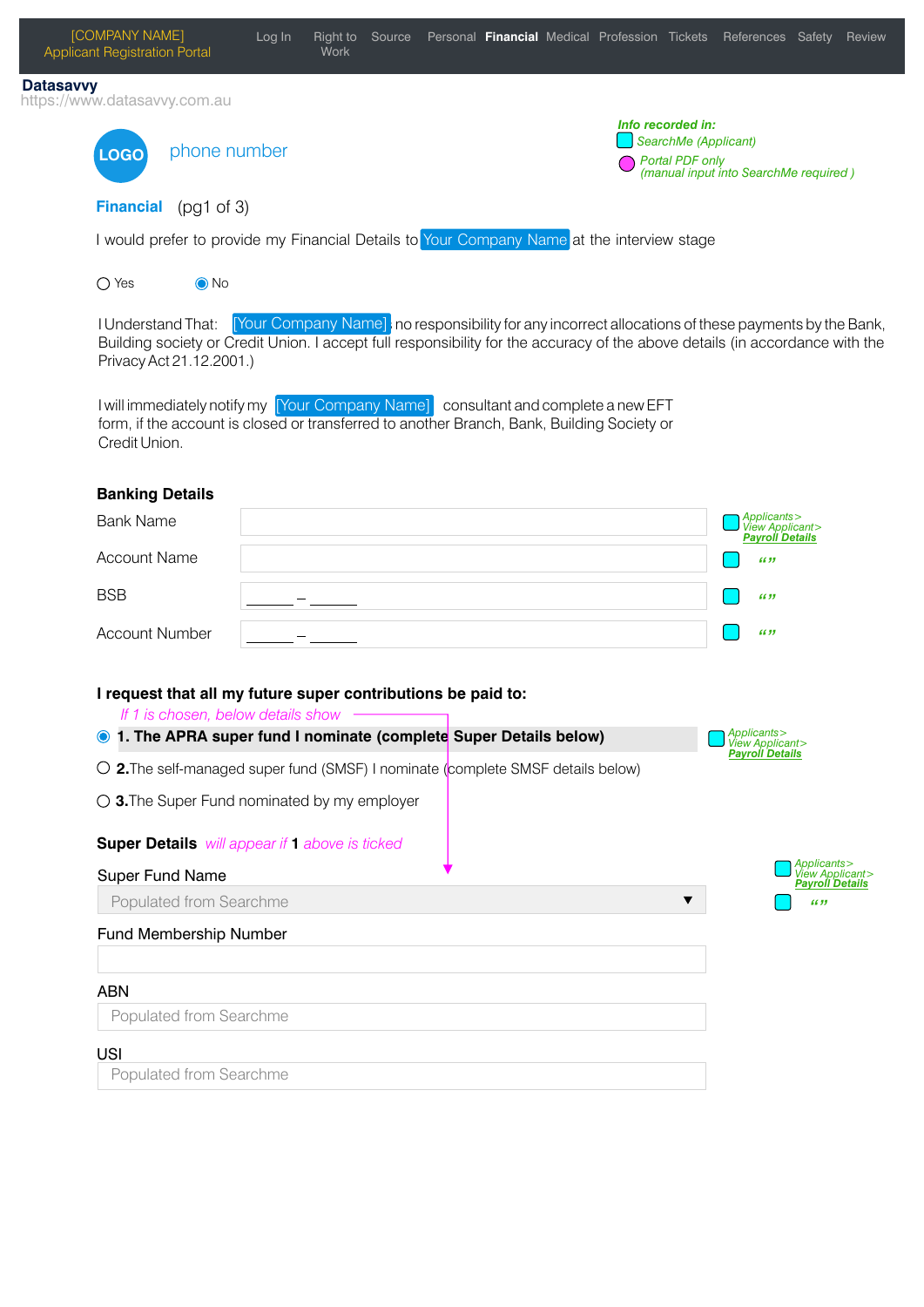

O Casual Employment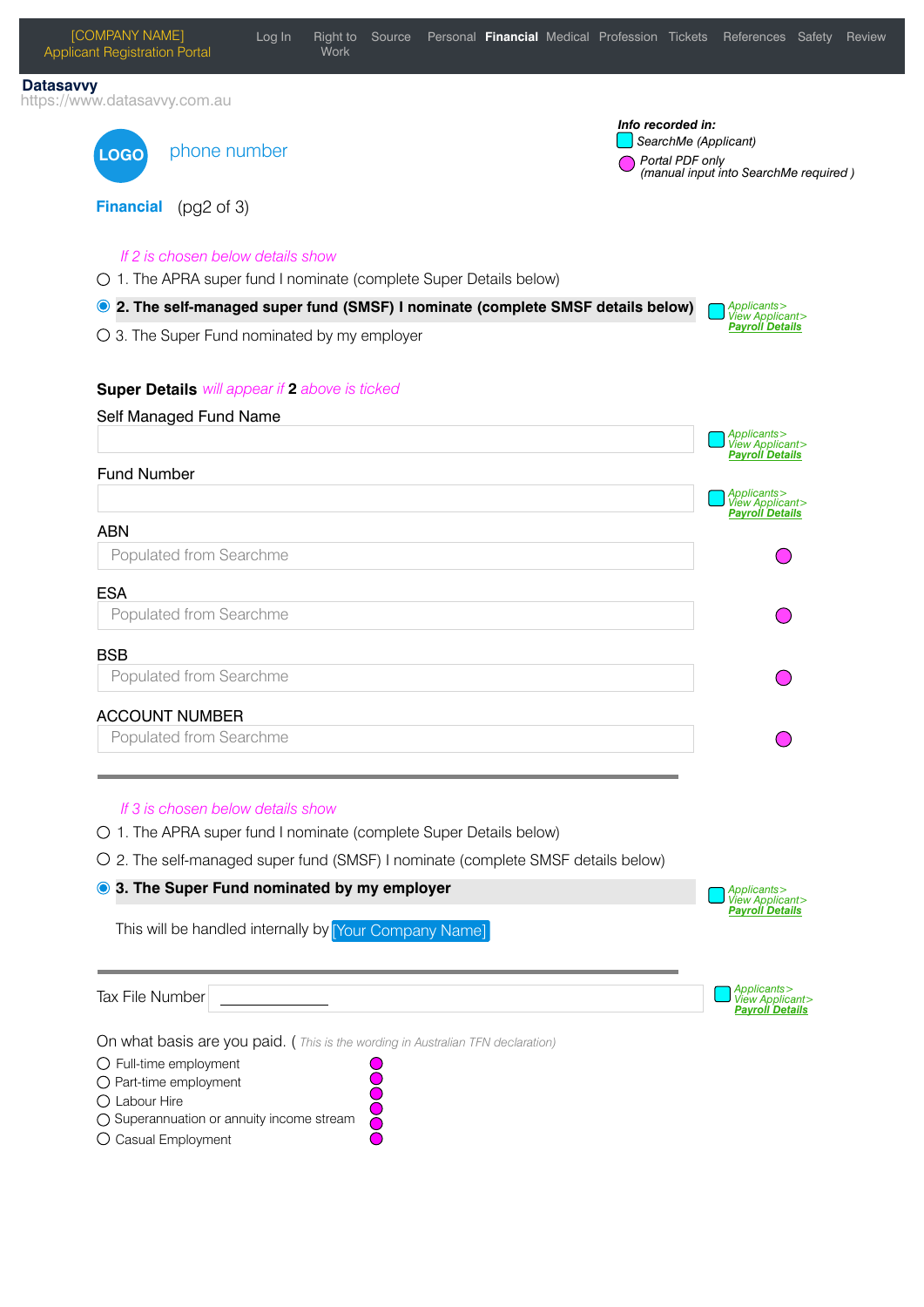| [COMPANY NAME]<br><b>Applicant Registration Portal</b>                                                                                                        | Log In<br><b>Work</b>                                                                                    |                |                                      | Right to Source Personal Financial Medical Profession Tickets References Safety<br>Review |  |
|---------------------------------------------------------------------------------------------------------------------------------------------------------------|----------------------------------------------------------------------------------------------------------|----------------|--------------------------------------|-------------------------------------------------------------------------------------------|--|
| <b>Datasavvy</b><br>https://www.datasavvy.com.au                                                                                                              |                                                                                                          |                |                                      |                                                                                           |  |
| phone number<br><b>LOGO</b>                                                                                                                                   |                                                                                                          |                | Info recorded in:<br>Portal PDF only | SearchMe (Applicant)<br>(manual input into SearchMe required)                             |  |
| (pg3 of 3)<br><b>Financial</b>                                                                                                                                |                                                                                                          |                |                                      |                                                                                           |  |
|                                                                                                                                                               |                                                                                                          |                |                                      |                                                                                           |  |
| Are you a foreign resident for tax purposes                                                                                                                   |                                                                                                          | $\bigcirc$ Yes |                                      | $\bigcirc$ No<br>(If YES, then Tax-Free Threshhold below will be auto ticked NO)          |  |
| Are you a working holiday maker                                                                                                                               |                                                                                                          | $\bigcirc$ Yes |                                      | $\bigcap$ No<br>(If YES, then Tax-Free Threshhold below will be auto ticked NO)           |  |
| Do you want to claim the tax-free threshhold<br>unless your total income from all sources for the financial<br>year will be less than the tax-free threshold) | (Only claim the tax-free threshold from one payer at a time,                                             | $\bigcirc$ Yes | $\bigcirc$ No                        |                                                                                           |  |
| (Visit ato.gov.au/residency to check)                                                                                                                         | Are you an Australian resident for tax purposes                                                          | $\bigcirc$ Yes | $\bigcirc$ No                        |                                                                                           |  |
| (TSL) debt?                                                                                                                                                   | Do you have a Higher Education Loan Program (HELP),<br>Student Start-up Loan (SSL) or Trade Support Loan | $\bigcirc$ Yes | $\bigcirc$ No                        |                                                                                           |  |
| Do you have a Financial Supplement debt                                                                                                                       |                                                                                                          | $\bigcirc$ Yes | $\bigcirc$ No                        |                                                                                           |  |

 $\overline{C}$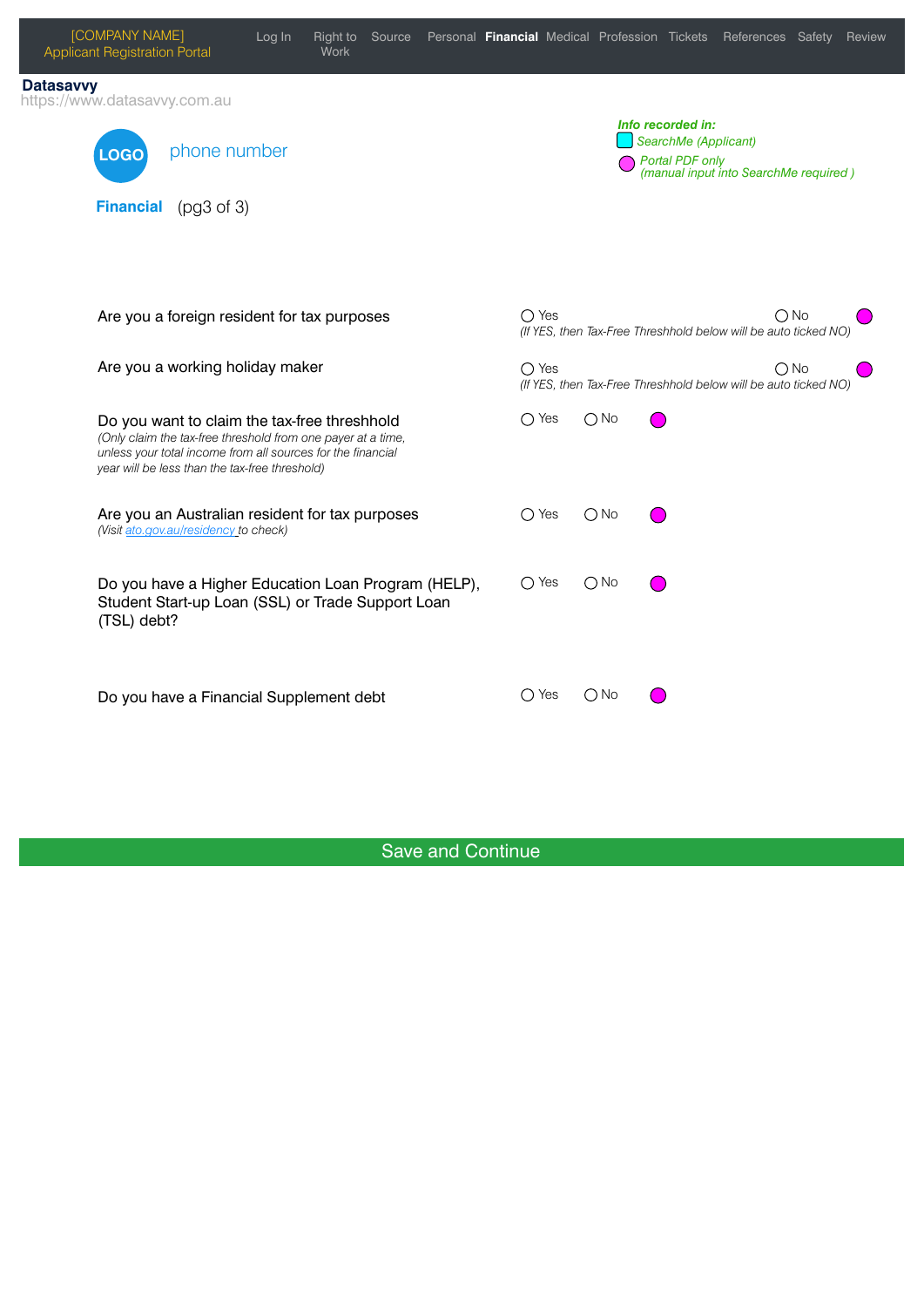| <b>LOGO</b><br><b>Medical</b><br>* required field<br>health history.           | phone number<br>(pg1 of 2)<br>YOUR COMPANY NAME COMMITMENT TO OCCUPATIONAL HEALTH AND SAFETY<br>In supporting this commitment, it is essential that all workers:<br>1. Adhere to all safe work practices, instructions and rules; and<br>opportunities, as a matter of priority.<br>are encouraged to participate in this communication process. |                |        |  | Info recorded in:<br>Portal PDF only<br>The employees and management at Ubeaut Recruit are totally committed to the health and safety of it's workforce.<br>2. Perform all duties in a manner which ensures the safety of others and yourself at all times; and<br>3. Take responsibility for their own safety obligations and commitments, as well as communicate concerns and | SearchMe (Applicant)<br>(manual input into SearchMe required) |                |  |
|--------------------------------------------------------------------------------|--------------------------------------------------------------------------------------------------------------------------------------------------------------------------------------------------------------------------------------------------------------------------------------------------------------------------------------------------|----------------|--------|--|---------------------------------------------------------------------------------------------------------------------------------------------------------------------------------------------------------------------------------------------------------------------------------------------------------------------------------------------------------------------------------|---------------------------------------------------------------|----------------|--|
|                                                                                |                                                                                                                                                                                                                                                                                                                                                  |                |        |  |                                                                                                                                                                                                                                                                                                                                                                                 |                                                               |                |  |
|                                                                                |                                                                                                                                                                                                                                                                                                                                                  |                |        |  |                                                                                                                                                                                                                                                                                                                                                                                 |                                                               |                |  |
|                                                                                |                                                                                                                                                                                                                                                                                                                                                  |                |        |  |                                                                                                                                                                                                                                                                                                                                                                                 |                                                               |                |  |
|                                                                                |                                                                                                                                                                                                                                                                                                                                                  |                |        |  |                                                                                                                                                                                                                                                                                                                                                                                 |                                                               |                |  |
|                                                                                |                                                                                                                                                                                                                                                                                                                                                  |                |        |  | Your Company Name consults with our workers on a regular basis to review and re-iterate our safety programs. You                                                                                                                                                                                                                                                                |                                                               |                |  |
|                                                                                |                                                                                                                                                                                                                                                                                                                                                  |                |        |  | Note: This questionnaire may be reviewed by a medical practitioner. You may be required to attend a full medical examination, physical and                                                                                                                                                                                                                                      |                                                               |                |  |
|                                                                                |                                                                                                                                                                                                                                                                                                                                                  |                |        |  | * Do you have a disability, injury or physical ailment that may prevent of or influence your employment. $\bigcirc$ Yes $\bigcirc$ No                                                                                                                                                                                                                                           |                                                               |                |  |
|                                                                                | Please provide details                                                                                                                                                                                                                                                                                                                           |                |        |  |                                                                                                                                                                                                                                                                                                                                                                                 |                                                               |                |  |
|                                                                                | * Have you had or are you currently making a claim for worker's compensation.                                                                                                                                                                                                                                                                    |                |        |  |                                                                                                                                                                                                                                                                                                                                                                                 |                                                               | $O$ Yes $O$ No |  |
|                                                                                | Please provide details                                                                                                                                                                                                                                                                                                                           |                |        |  |                                                                                                                                                                                                                                                                                                                                                                                 |                                                               |                |  |
| Drop file(s) here                                                              | If you have received a final medical certificate, please upload it here.                                                                                                                                                                                                                                                                         |                | Browse |  |                                                                                                                                                                                                                                                                                                                                                                                 |                                                               |                |  |
|                                                                                | (jpg, gif, png, jpeg, doc, docx, pdf, tiff, tif, rtf only)                                                                                                                                                                                                                                                                                       |                |        |  |                                                                                                                                                                                                                                                                                                                                                                                 |                                                               |                |  |
| All medical<br>Q&A's are ★ Are you willing to undertake a medical examination. |                                                                                                                                                                                                                                                                                                                                                  |                |        |  |                                                                                                                                                                                                                                                                                                                                                                                 |                                                               | ○ Yes ○ No     |  |
| put into one<br>field being                                                    | If NO please provide details.                                                                                                                                                                                                                                                                                                                    |                |        |  |                                                                                                                                                                                                                                                                                                                                                                                 |                                                               |                |  |
| "Medical                                                                       | * Are you willing to undertake a Drug and Alcohol test.                                                                                                                                                                                                                                                                                          |                |        |  |                                                                                                                                                                                                                                                                                                                                                                                 |                                                               |                |  |
|                                                                                | If NO please provide details.                                                                                                                                                                                                                                                                                                                    |                |        |  |                                                                                                                                                                                                                                                                                                                                                                                 |                                                               |                |  |
|                                                                                |                                                                                                                                                                                                                                                                                                                                                  |                |        |  |                                                                                                                                                                                                                                                                                                                                                                                 |                                                               |                |  |
|                                                                                | Do you or have you suffered from any of the following:                                                                                                                                                                                                                                                                                           |                |        |  |                                                                                                                                                                                                                                                                                                                                                                                 |                                                               |                |  |
| *Back Injury                                                                   |                                                                                                                                                                                                                                                                                                                                                  | ○ Yes ○ No     |        |  |                                                                                                                                                                                                                                                                                                                                                                                 |                                                               |                |  |
|                                                                                | If YES please provide details.                                                                                                                                                                                                                                                                                                                   |                |        |  |                                                                                                                                                                                                                                                                                                                                                                                 |                                                               |                |  |
| * Knee Injury                                                                  |                                                                                                                                                                                                                                                                                                                                                  | $O$ Yes $O$ No |        |  |                                                                                                                                                                                                                                                                                                                                                                                 |                                                               |                |  |
|                                                                                | If YES please provide details.                                                                                                                                                                                                                                                                                                                   |                |        |  |                                                                                                                                                                                                                                                                                                                                                                                 |                                                               |                |  |
| *Shoulder Injury                                                               |                                                                                                                                                                                                                                                                                                                                                  | ○ Yes ○ No     |        |  |                                                                                                                                                                                                                                                                                                                                                                                 |                                                               |                |  |
|                                                                                | If YES please provide details.                                                                                                                                                                                                                                                                                                                   |                |        |  |                                                                                                                                                                                                                                                                                                                                                                                 |                                                               |                |  |
|                                                                                |                                                                                                                                                                                                                                                                                                                                                  |                |        |  |                                                                                                                                                                                                                                                                                                                                                                                 |                                                               |                |  |
| * Neck Injury                                                                  | If YES please provide details.                                                                                                                                                                                                                                                                                                                   | ○ Yes ○ No     |        |  |                                                                                                                                                                                                                                                                                                                                                                                 |                                                               |                |  |
|                                                                                |                                                                                                                                                                                                                                                                                                                                                  |                |        |  |                                                                                                                                                                                                                                                                                                                                                                                 |                                                               |                |  |
| *Leg/Foot Injury                                                               |                                                                                                                                                                                                                                                                                                                                                  | ○ Yes ○ No     |        |  |                                                                                                                                                                                                                                                                                                                                                                                 |                                                               |                |  |
|                                                                                | If YES please provide details.                                                                                                                                                                                                                                                                                                                   |                |        |  |                                                                                                                                                                                                                                                                                                                                                                                 |                                                               |                |  |
| * Hand/Arm Injury                                                              |                                                                                                                                                                                                                                                                                                                                                  | $O$ Yes $O$ No |        |  |                                                                                                                                                                                                                                                                                                                                                                                 |                                                               |                |  |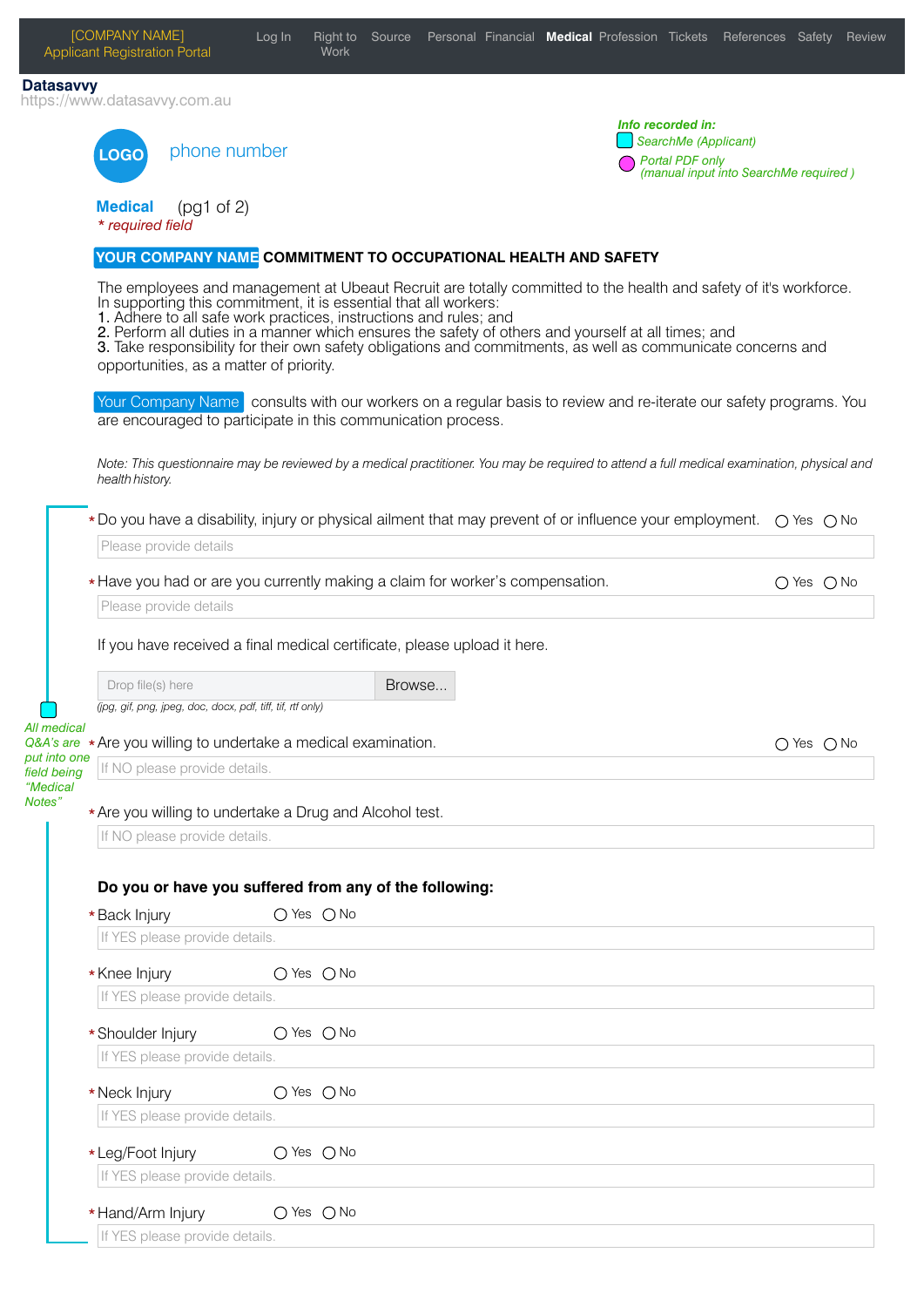|                                                                                                    | [COMPANY NAME]<br><b>Applicant Registration Portal</b>                                                                                                                                                                                   | Log In | <b>Work</b> |                          |                           |                                                                                                                                                                         |                              |                                                              | Right to Source Personal Financial Medical Profession Tickets References Safety Review |  |
|----------------------------------------------------------------------------------------------------|------------------------------------------------------------------------------------------------------------------------------------------------------------------------------------------------------------------------------------------|--------|-------------|--------------------------|---------------------------|-------------------------------------------------------------------------------------------------------------------------------------------------------------------------|------------------------------|--------------------------------------------------------------|----------------------------------------------------------------------------------------|--|
| <b>Datasavvy</b>                                                                                   | https://www.datasavvy.com.au                                                                                                                                                                                                             |        |             |                          |                           |                                                                                                                                                                         |                              |                                                              |                                                                                        |  |
|                                                                                                    | phone number<br><b>LOGO</b>                                                                                                                                                                                                              |        |             |                          |                           |                                                                                                                                                                         |                              | Info recorded in:<br>SearchMe (Applicant)<br>Portal PDF only | (manual input into SearchMe required)                                                  |  |
|                                                                                                    | <b>Medical</b><br>(pg2 of 2)<br>* required field                                                                                                                                                                                         |        |             |                          |                           |                                                                                                                                                                         |                              |                                                              |                                                                                        |  |
|                                                                                                    | *Face/Head Injury<br>If YES please provide details.                                                                                                                                                                                      |        |             |                          |                           |                                                                                                                                                                         | $O$ Yes $O$ No               |                                                              |                                                                                        |  |
|                                                                                                    | * Are you taking any form of medication.<br>If YES please provide details.                                                                                                                                                               |        |             |                          |                           |                                                                                                                                                                         | $O$ Yes $O$ No               |                                                              |                                                                                        |  |
|                                                                                                    | * Will this medication affect your attendance or work performance.<br>If YES please provide details.                                                                                                                                     |        |             |                          |                           |                                                                                                                                                                         | $O$ Yes $O$ No               |                                                              |                                                                                        |  |
|                                                                                                    | * Have you been hospitalised or had any operations.<br>If YES please provide details.                                                                                                                                                    |        |             |                          |                           |                                                                                                                                                                         | $O$ Yes $O$ No               |                                                              |                                                                                        |  |
|                                                                                                    | * Have you had time off work due to injury or illness.<br>If YES please provide details.                                                                                                                                                 |        |             |                          |                           |                                                                                                                                                                         | $O$ Yes $O$ No               |                                                              |                                                                                        |  |
|                                                                                                    | * Have you been involved in a serious car accident<br>If YES please provide details.                                                                                                                                                     |        |             |                          |                           |                                                                                                                                                                         | $O$ Yes $O$ No               |                                                              |                                                                                        |  |
|                                                                                                    | *Do you or have you ever had any of the following conditions:<br>If YES please name conditions                                                                                                                                           |        |             |                          |                           |                                                                                                                                                                         | $\bigcirc$ Yes $\bigcirc$ No |                                                              |                                                                                        |  |
| All medical<br>Q&A's are<br>put into one<br>This is the class<br>field being<br>"Medical<br>Notes" | <b>Blood Pressure</b><br><b>Diabetes</b><br>Visual Impairments<br>Lung Problems/Asthma/Bronchitis<br>Fits/Seizures/Blackouts/Epilepsy.<br>Hepatitis/Jaundice/Liver Troubles<br>Persistent Headaches/Migraines<br>Stomach Problems/Ulcers |        |             |                          | Allergies<br><b>Burns</b> | Any Joint Problems/Fractures<br>Spinal/Back Muscle Injury<br>Arthritis/Rheumatism<br>Affected by Confined Spaces<br>Affected by Heights<br><b>Heart Trouble/Disease</b> |                              |                                                              | Repetitive Stain/Overuse Injury/Carpel Tunnel                                          |  |
|                                                                                                    | *Have you ever had exposure to any of the following in your past Secondo<br>If YES please name exposures                                                                                                                                 |        |             |                          |                           | Mental Health                                                                                                                                                           |                              |                                                              |                                                                                        |  |
|                                                                                                    | Loud Noise/Explosives/Gunfire<br>Asbestos<br>Chemicals<br>Radiation<br>Dust<br>Lead                                                                                                                                                      |        |             |                          |                           |                                                                                                                                                                         |                              |                                                              |                                                                                        |  |
|                                                                                                    | * Have you ever had any injuries, exposure or medical conditions that<br>are not already covered in this medical questionnaire.                                                                                                          |        |             |                          |                           |                                                                                                                                                                         | $O$ Yes $O$ No               |                                                              |                                                                                        |  |
|                                                                                                    | If YES please provide details                                                                                                                                                                                                            |        |             |                          |                           |                                                                                                                                                                         |                              |                                                              |                                                                                        |  |
|                                                                                                    |                                                                                                                                                                                                                                          |        |             | <b>Save and Continue</b> |                           |                                                                                                                                                                         |                              |                                                              |                                                                                        |  |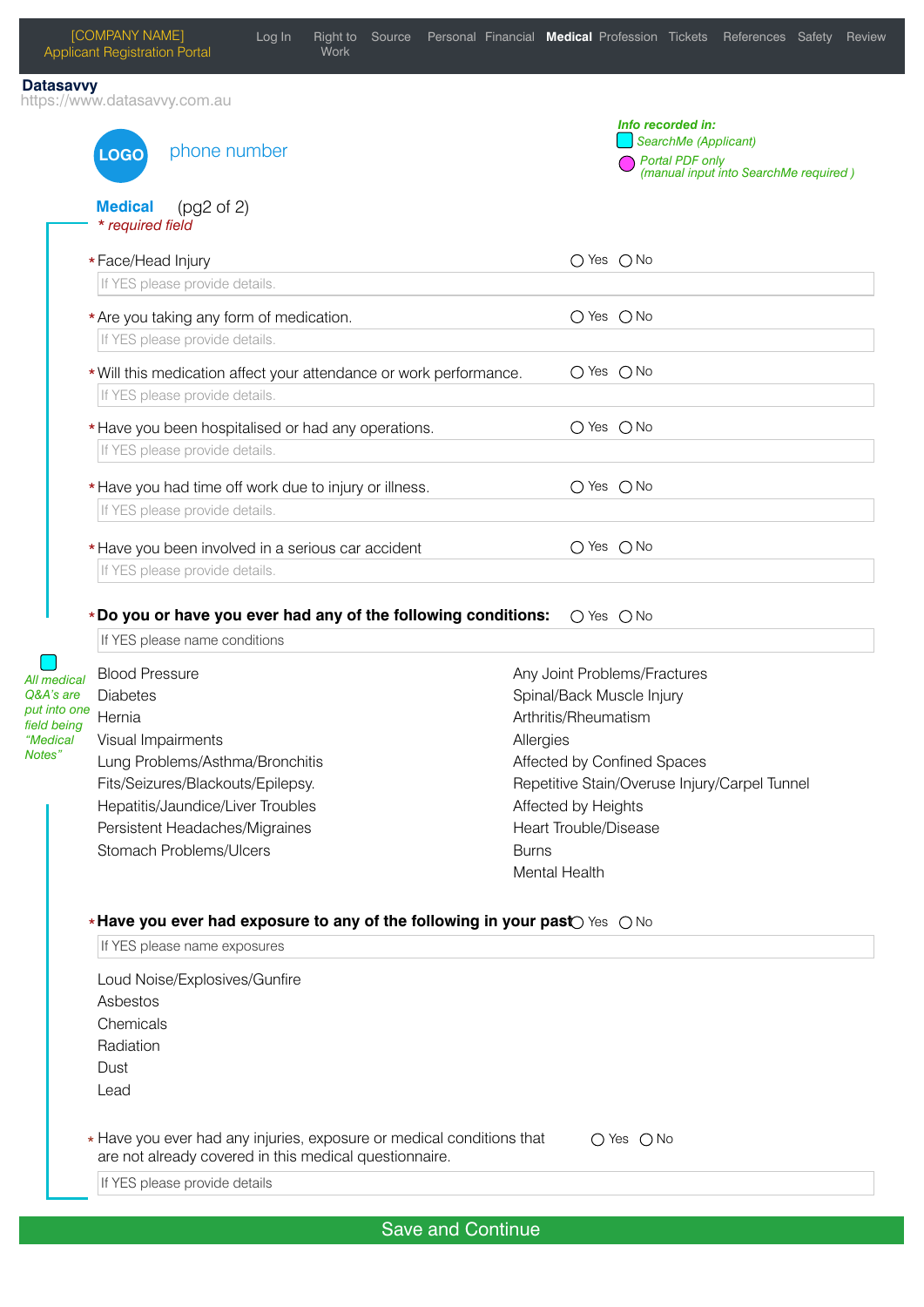| [COMPANY NAME]<br><b>Applicant Registration Portal</b>                  | Log In | Right to<br>Work |  |   | Source Personal Financial Medical Profession Tickets |                      | References Safety                                        | Review |
|-------------------------------------------------------------------------|--------|------------------|--|---|------------------------------------------------------|----------------------|----------------------------------------------------------|--------|
| <b>Datasavvy</b><br>https://www.datasavvy.com.au                        |        |                  |  |   |                                                      |                      |                                                          |        |
| phone number<br><b>LOGO</b>                                             |        |                  |  |   | Info recorded in:                                    | SearchMe (Applicant) | Portal PDF only<br>(manual input into SearchMe required) |        |
| <b>Profession</b><br>* required field                                   |        |                  |  |   |                                                      |                      |                                                          |        |
| *1. Select your <b>Primary Profession</b> from the drop down menu below |        |                  |  |   | Applicants><br>View Applicant><br>Trades & Skills    |                      |                                                          |        |
| Populated by SearchMe                                                   |        |                  |  | ▼ |                                                      |                      |                                                          |        |
| 2. Select the relevant Skills from the drop down below                  |        |                  |  |   |                                                      |                      |                                                          |        |
| Populated by SearchMe                                                   |        |                  |  | ▼ | Applicants><br>View Applicant><br>Trades & Skills    |                      |                                                          |        |
| 3. Click Add Skill                                                      |        |                  |  |   |                                                      |                      |                                                          |        |
| <b>Add Skill</b>                                                        |        |                  |  |   | Applicants><br>View Applicant>                       |                      |                                                          |        |
| <b>Skill</b>                                                            |        |                  |  |   | <b>Trades &amp; Skills</b>                           |                      |                                                          |        |
| Populated by SearchMe                                                   |        |                  |  |   |                                                      |                      |                                                          |        |

**4.** Repeat the process of adding Skills. They will show on the list above.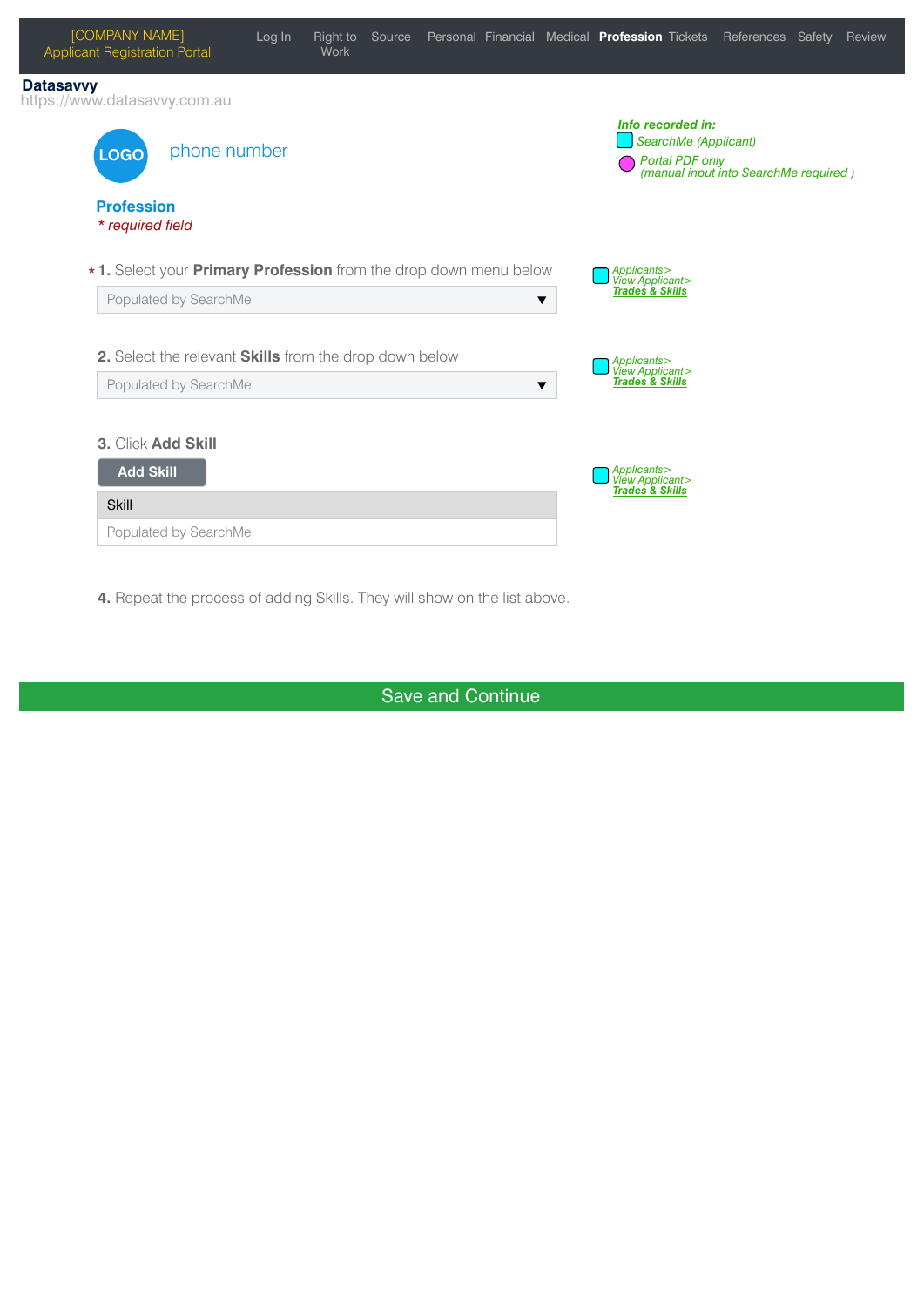

**7.** Repeat the process until all relevant Tickets / Certificates are added

*Please note that before a final offer of employment is made, you will be asked to provide original copies of your Tickets/Certificates to be sighted by representative of Your Company Name.*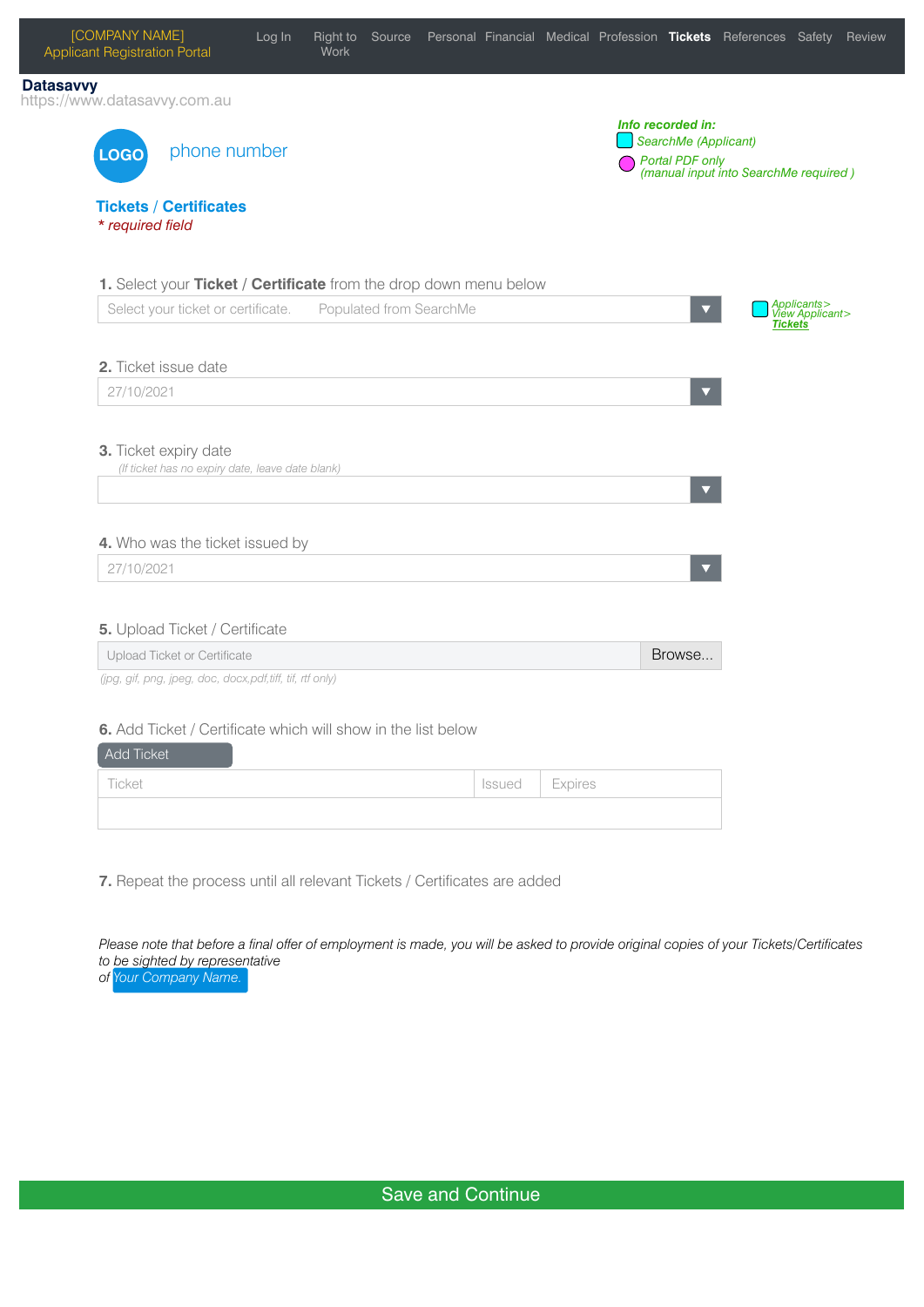| [COMPANY NAME]<br><b>Applicant Registration Portal</b>     | Log In<br>Right to Source<br><b>Work</b>                                                                                               |                   | Personal Financial Medical Profession Tickets References Safety |                                                              | Review                                |
|------------------------------------------------------------|----------------------------------------------------------------------------------------------------------------------------------------|-------------------|-----------------------------------------------------------------|--------------------------------------------------------------|---------------------------------------|
| <b>Datasavvy</b><br>https://www.datasavvy.com.au           |                                                                                                                                        |                   |                                                                 |                                                              |                                       |
| phone number<br><b>LOGO</b>                                |                                                                                                                                        |                   |                                                                 | Info recorded in:<br>SearchMe (Applicant)<br>Portal PDF only | (manual input into SearchMe required) |
| <b>References</b><br>* required field                      |                                                                                                                                        |                   |                                                                 |                                                              |                                       |
|                                                            | Please provide two current references i.e. the last 3-5 years.<br>References must be from a previous or current manager or supervisor. |                   |                                                                 |                                                              |                                       |
| <b>JOB ONE</b>                                             |                                                                                                                                        |                   |                                                                 |                                                              |                                       |
| Company *<br>REFEREE 1:                                    |                                                                                                                                        |                   |                                                                 | Applicants><br>View Applicant><br><b>Reference Checks</b>    |                                       |
| Referee Name *                                             |                                                                                                                                        |                   |                                                                 | 66.99                                                        |                                       |
| Referee Position *                                         |                                                                                                                                        |                   |                                                                 | 66.99                                                        |                                       |
| Referee Phone                                              |                                                                                                                                        |                   |                                                                 | 66.99                                                        |                                       |
| Referee Email                                              |                                                                                                                                        |                   |                                                                 | 66.99                                                        |                                       |
|                                                            | Is this person aware they are the work referee for you.                                                                                | Yes               | No                                                              | To Be Confirmed                                              |                                       |
| Can this person be<br>contacted now by [Your Company Name] |                                                                                                                                        | Yes               | No                                                              | To Be Confirmed                                              |                                       |
| Your Position *                                            |                                                                                                                                        |                   |                                                                 | 66.99                                                        |                                       |
| <b>Start Date</b>                                          | 箘<br>66.99                                                                                                                             |                   |                                                                 |                                                              |                                       |
| <b>Finish Date</b>                                         | 画<br>66.99                                                                                                                             |                   |                                                                 |                                                              |                                       |
| <b>JOB TWO</b>                                             |                                                                                                                                        |                   |                                                                 |                                                              |                                       |
| Company *                                                  |                                                                                                                                        |                   |                                                                 | Applicants><br>View Applicant>                               |                                       |
| REFEREE 2:                                                 |                                                                                                                                        |                   |                                                                 | <b>Reference Checks</b><br>66.99                             |                                       |
| Referee Name *                                             |                                                                                                                                        |                   |                                                                 |                                                              |                                       |
| Referee Position *                                         |                                                                                                                                        |                   |                                                                 | 66.99                                                        |                                       |
| Referee Phone                                              |                                                                                                                                        |                   |                                                                 | 66.99                                                        |                                       |
| Referee Email                                              |                                                                                                                                        |                   |                                                                 | 66.99                                                        |                                       |
|                                                            | Is this person aware they are the work referee for you.                                                                                | Yes               | No                                                              | To Be Confirmed                                              |                                       |
| Can this person be<br>contacted now by                     | [Your Company Name]                                                                                                                    | Yes               | No                                                              | To Be Confirmed                                              |                                       |
| Your Position *                                            |                                                                                                                                        |                   |                                                                 | 66.99                                                        |                                       |
| <b>Start Date</b>                                          | 箘<br>66.99                                                                                                                             |                   |                                                                 |                                                              |                                       |
| <b>Finish Date</b>                                         | 讍<br>66.99                                                                                                                             |                   |                                                                 |                                                              |                                       |
|                                                            |                                                                                                                                        | Save and Continue |                                                                 |                                                              |                                       |

[COMPANY NAME]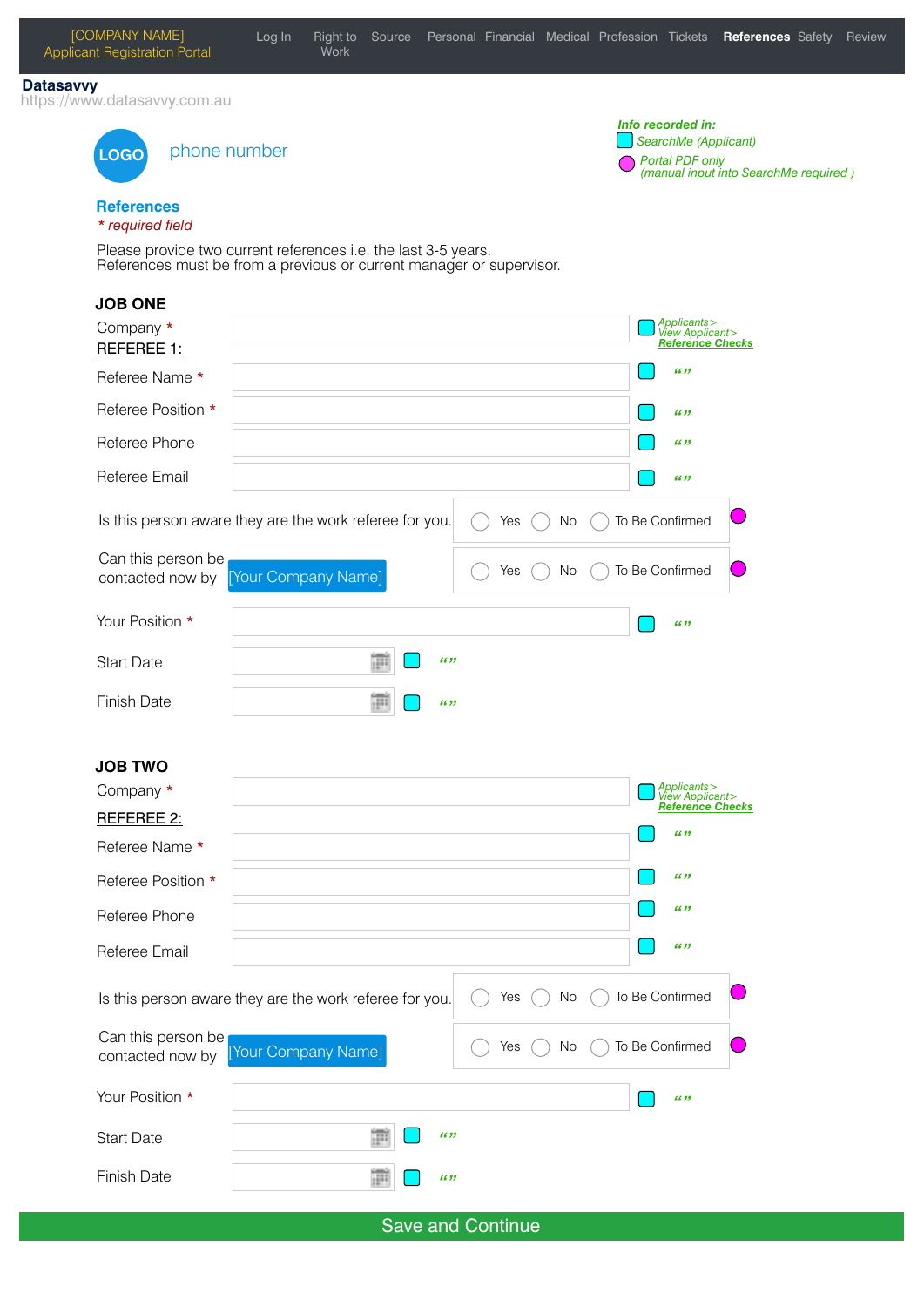**LOGO**

*\* required field* 



#### **Safety** *\* required field*

By clicking the boxes below I acknowledge that I have read and understood each of the policies and procedures as outlined by [Your Company Name]

I understand that I can be provided copies of these policies if required.

I acknowledge that I will ask for clarification from [Your Company Name] if there is any part of these policies that I do not understand or agree with.

### **Policies**

*In order to proceed to the next page, please open each document. Then tick the box beside the 'open' tab to confirm you have opened and read the document.*

| * Code of Conduct                           | open | I have opened and read the Code of Conduct               |
|---------------------------------------------|------|----------------------------------------------------------|
| * Alcohol in the workplace                  | open | I have opened and read the Alcohol in the workplace      |
| Environmental<br>$\star$                    | open | I have opened and read the Environmental                 |
| * Equal Employment Opportunity              | open | I have opened and read the Equal Employment Opportunity  |
| * Heat Stress<br><b>These policies</b>      | open | I have opened and read the Heat Stress                   |
| are indicative only.<br>* Health and Safety | open | I have opened and read the Health and Safety             |
| * Personal Protective Equipment             | open | I have opened and read the Personal Protective Equipment |
| <b>Records Maintenance</b><br>$\star$       | open | I have opened and read the Records Maintenance           |
| * Wages Policy                              | open | I have opened and read the Wages Policy                  |

*\* I have read my Employment Contract and agree to all the Terms and Conditions outlined in the Employment Contract with*  [Your Company Name]

- *Fair Work Statement*
- *Work Health & Safety General*
- Once you have completed your online registration, a copy of the Fair Work Statement. Work Health & Safety General Induction Handbook & Employment Contract will be emailed to you.
- *Induction Handbook and Employment Contract are indicative only*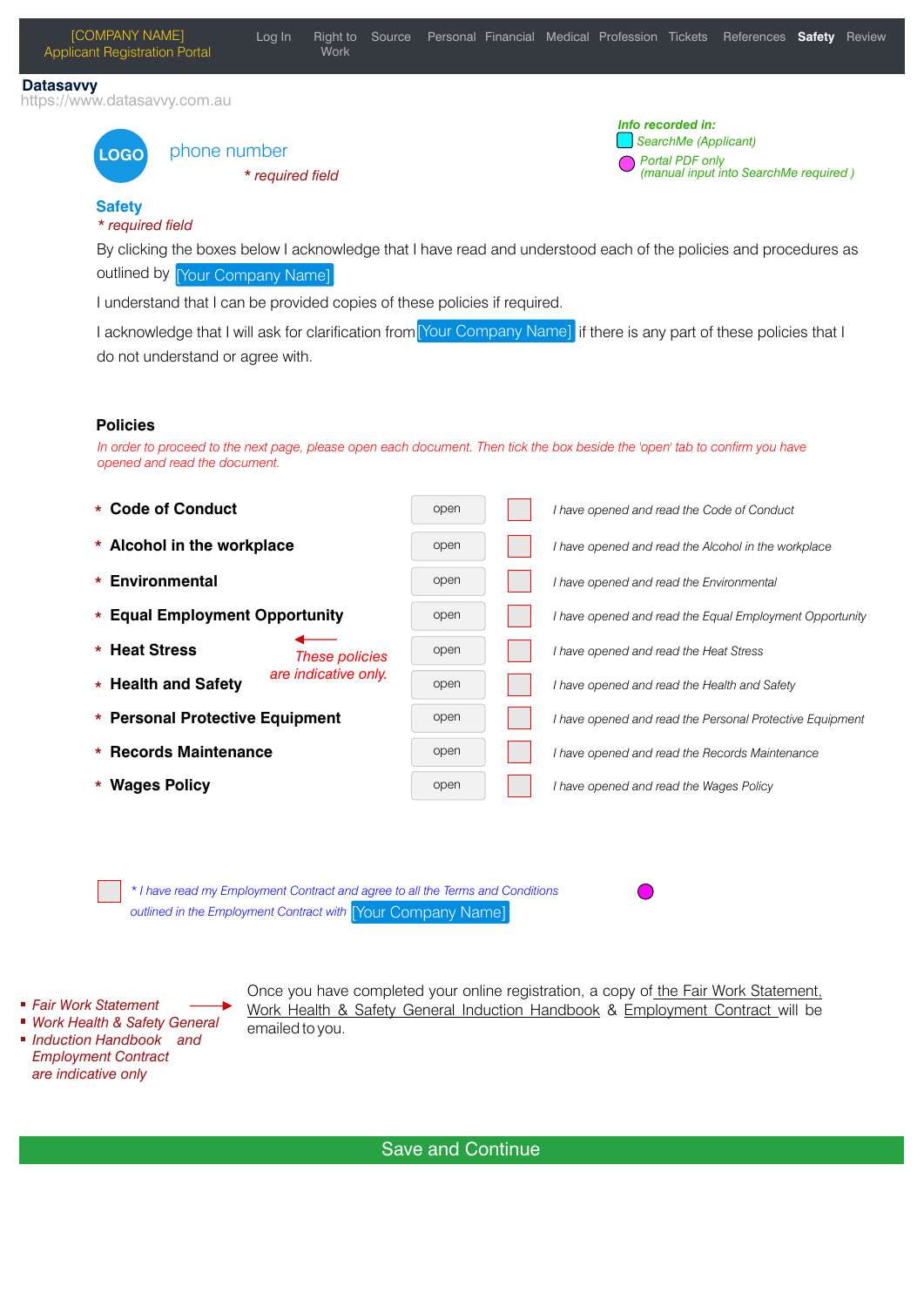#### **Datasavvy**

https://www.datasavvy.com.au



# phone number

### **Review**

The list below reflects fields which require information to be completed

| Error Message                                                                                                  |
|----------------------------------------------------------------------------------------------------------------|
| The Mobile field is required.                                                                                  |
| The Gender field is required.                                                                                  |
| The question about medical examination needs to be answered in the medical section.                            |
| The question about drug and Alcohol test needs to be answered in the medical section.                          |
| The question about back injury needs to be answered in the medical section.                                    |
| The question about knee injury needs to be answered in the medical section.                                    |
| The question about shoulder injury needs to be answered in the medical section.                                |
| The question about neck injury needs to be answered in the medical section.                                    |
| The question about leg/foot injury needs to be answered in the medical section.                                |
| The question about hand/arm injury needs to be answered in the medical section.                                |
| The question about face/head injury needs to be answered in the medical section.                               |
| The question about taking medication needs to be answered in the medical section.                              |
| The question about medication affecting attendance or performance needs to be answered in the medical section. |
| The question about being hospitalised needs to be answered in the medical section.                             |

If the 'submit' button below is not enabled, please complete the fields shown above and re-submit.

# Submit Application